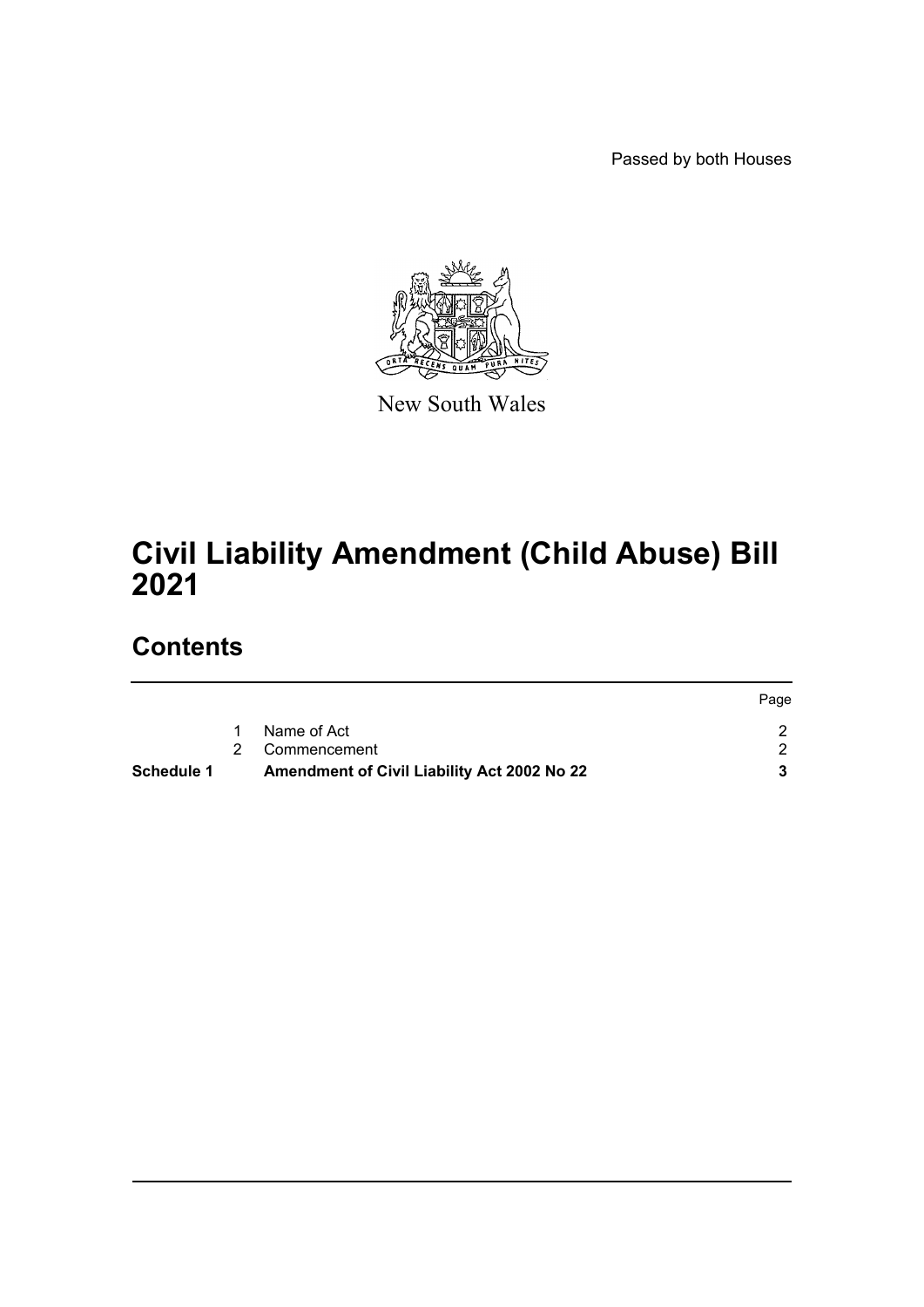*I certify that this public bill, which originated in the Legislative Assembly, has finally passed the Legislative Council and the Legislative Assembly of New South Wales.*

> *Clerk of the Legislative Assembly. Legislative Assembly, Sydney, , 2021*



New South Wales

# **Civil Liability Amendment (Child Abuse) Bill 2021**

Act No , 2021

An Act to amend the *Civil Liability Act 2002* to enable courts to set aside certain agreements that settled claims for child abuse where it is just and reasonable to do so and to ensure that Part 2A of that Act does not restrict awards of damages for child abuse.

*I have examined this bill and find it to correspond in all respects with the bill as finally passed by both Houses.*

*Assistant Speaker of the Legislative Assembly.*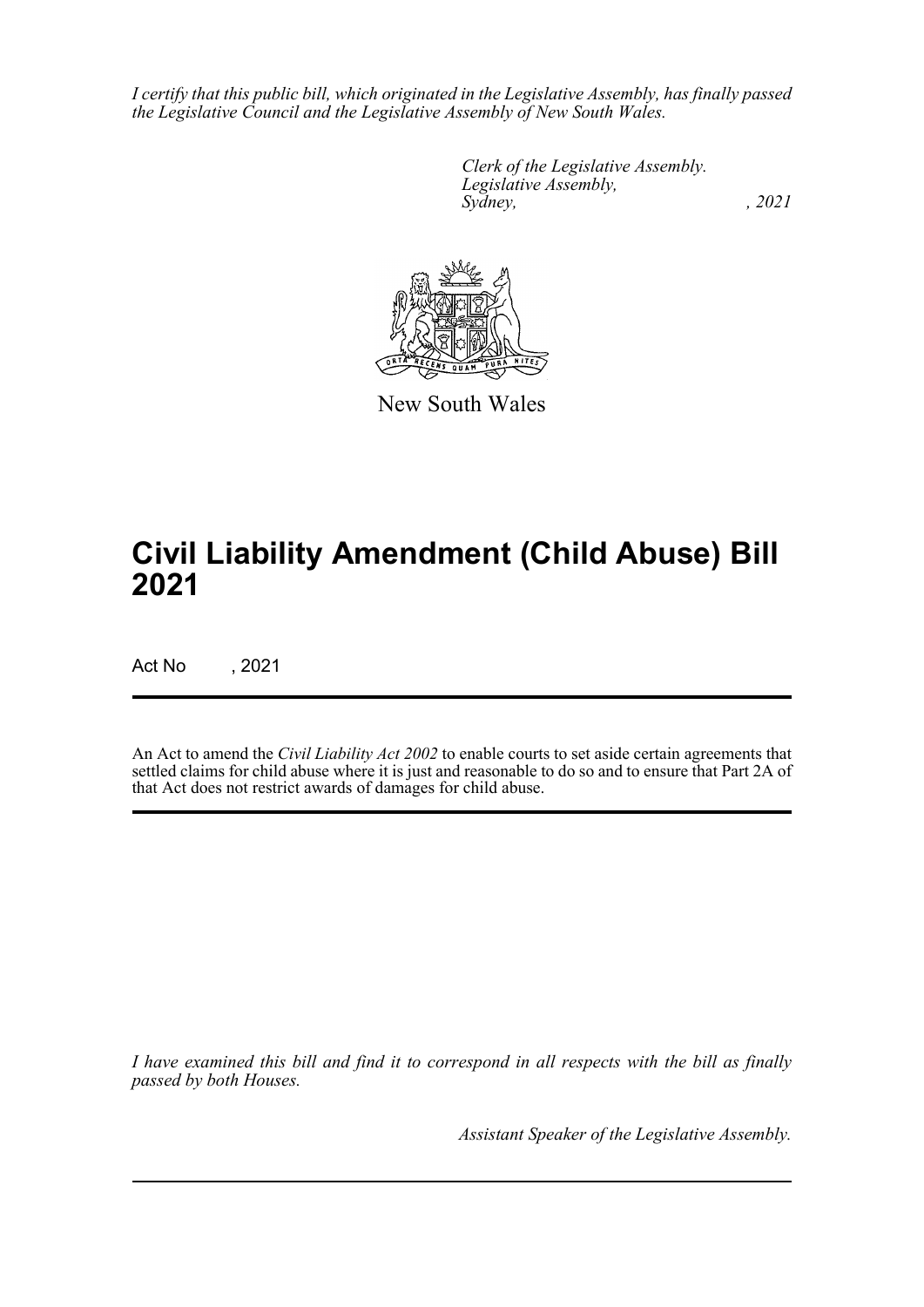### <span id="page-2-0"></span>**The Legislature of New South Wales enacts—**

#### **1 Name of Act**

This Act is the *Civil Liability Amendment (Child Abuse) Act 2021*.

#### <span id="page-2-1"></span>**2 Commencement**

This Act commences on the date of assent to this Act.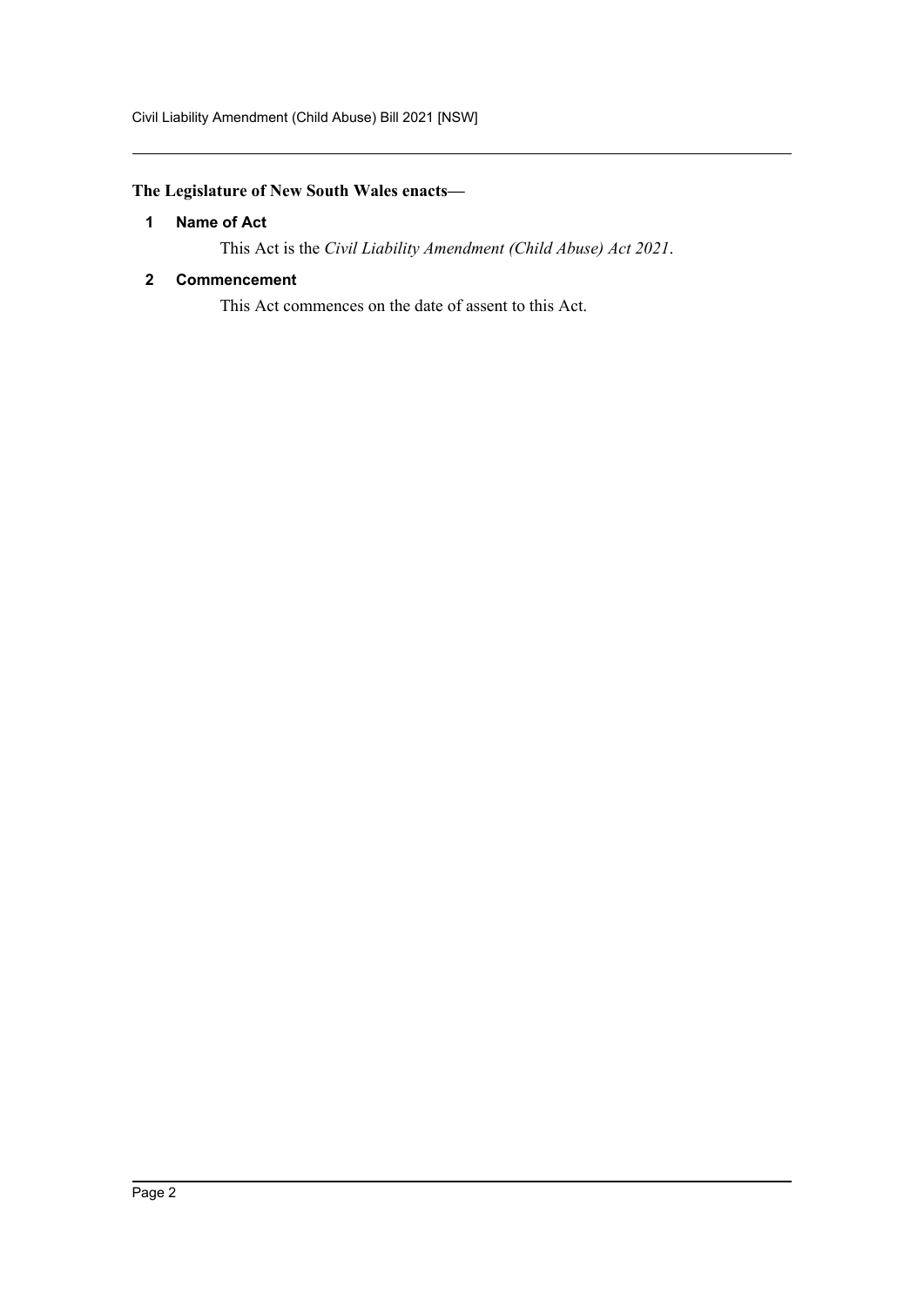### <span id="page-3-0"></span>**Schedule 1 Amendment of Civil Liability Act 2002 No 22**

#### **[1] Section 3 Definitions**

Insert in alphabetical order—

*affected agreement*, for Part 1C—see section 7C. *applicant*, for Part 1C—see section 7D.

#### **[2] Part 1C**

Insert after Part 1B—

## **Part 1C Child abuse—setting aside settlements**

#### **7A Definitions**

In this Part *affected agreement*—see section 7C *applicant*—see section 7D.

#### **7B Object of Part**

The object of this Part is to provide a way for a person to seek to have an agreement set aside if—

- (a) the agreement settled a claim for child abuse perpetrated against the person, and
- (b) at the time of the agreement, there were certain legal barriers to the person being fully compensated through a legal cause of action.

#### **7C Meaning of "affected agreement"**

- (1) In this Part, an *affected agreement* means an agreement that prevents the exercise of an action on a cause of action to which section 6A of the *Limitation Act 1969* applies, if the agreement occurred—
	- (a) before the commencement of that section, and at the time of the agreement, a limitation period applying to the cause of action had expired, or
	- (b) before the commencement of Part 1B of this Act, and at the time of the agreement, an organisation, that would have been liable under Part 1B for child abuse had the Part been in force, was not incorporated, or
	- (c) before the commencement of Part 1B of this Act, and the agreement is not just and reasonable in the circumstances.
- (2) For the purposes of this section, a limitation period is taken to have expired even if it were possible at the time to seek the leave of a court to extend the period.

#### **7D Court may set aside affected agreement**

- (1) A person (the *applicant*) who, because of an affected agreement, is prevented from exercising an action on a cause of action may—
	- (a) commence proceedings on the cause of action in a court with sufficient jurisdiction to hear the cause of action, and
	- (b) apply to the court to set aside the affected agreement.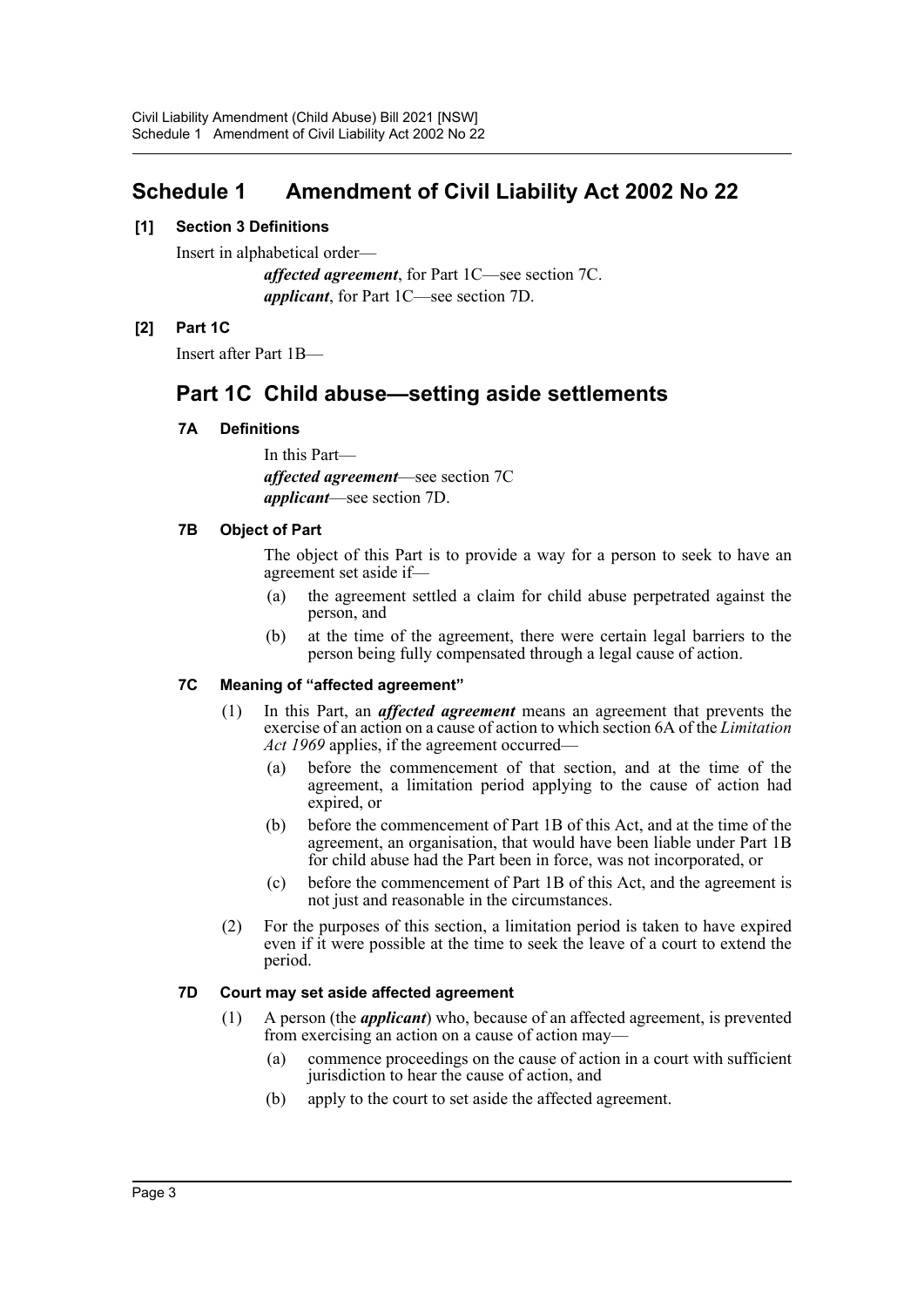- (2) The court may set aside an affected agreement if it is just and reasonable to do so.
- (3) The court may consider the following in making its decision to set aside the affected agreement—
	- (a) the amount paid to the applicant under the agreement,
	- (b) the bargaining position of the parties to the agreement,
	- (c) the conduct in relation to the agreement of—
		- (i) the parties other than the applicant, or
		- (ii) the legal representatives of the parties other than the applicant,
	- (d) any other matter the court considers relevant.
- (4) Section 131(1) of the *Evidence Act 1995* does not prevent evidence being adduced in proceedings under this section, even if the evidence is of a communication made, or a document prepared, in connection with an attempt to negotiate a settlement of the dispute to which the affected agreement relates.

#### **7E Court may also set aside other things**

- (1) If the court decides to set aside an affected agreement under this Part, it may also set aside any of the following that gives effect to the agreement—
	- (a) a contract, deed or other agreement,
	- (b) an order or judgment of the court or of a lower court.
- (2) However, the court must not set aside the following—
	- (a) a deed of release signed by or on behalf of the applicant in acceptance of an offer under the National Redress Scheme and an agreement relating to a relevant prior payment that has been taken into account in the offer,
	- (b) an agreement to the extent to which—
		- (i) it settled a cross-claim between 2 or more defendants, or
		- (ii) 1 defendant indemnified another,
	- (c) a contract of insurance.
- (3) In this section—

*National Redress Scheme* means the National Redress Scheme for Institutional Child Sexual Abuse established by the *National Redress Scheme for Institutional Child Sexual Abuse Act 2018* of the Commonwealth.

#### **7F Effect of setting aside affected agreement**

- (1) A court may set aside an affected agreement or anything else under this Part only to the extent that it relates to the applicant.
- (2) An affected agreement and anything else set aside under this Part is void but only to the extent that it relates to the applicant.
- (3) An amount paid, including legal costs or disbursements, or other consideration given under the affected agreement—
	- (a) is not recoverable despite the agreement being void, and
	- (b) may be taken into account by a court in determining damages in proceedings for a cause of action to which the affected agreement relates.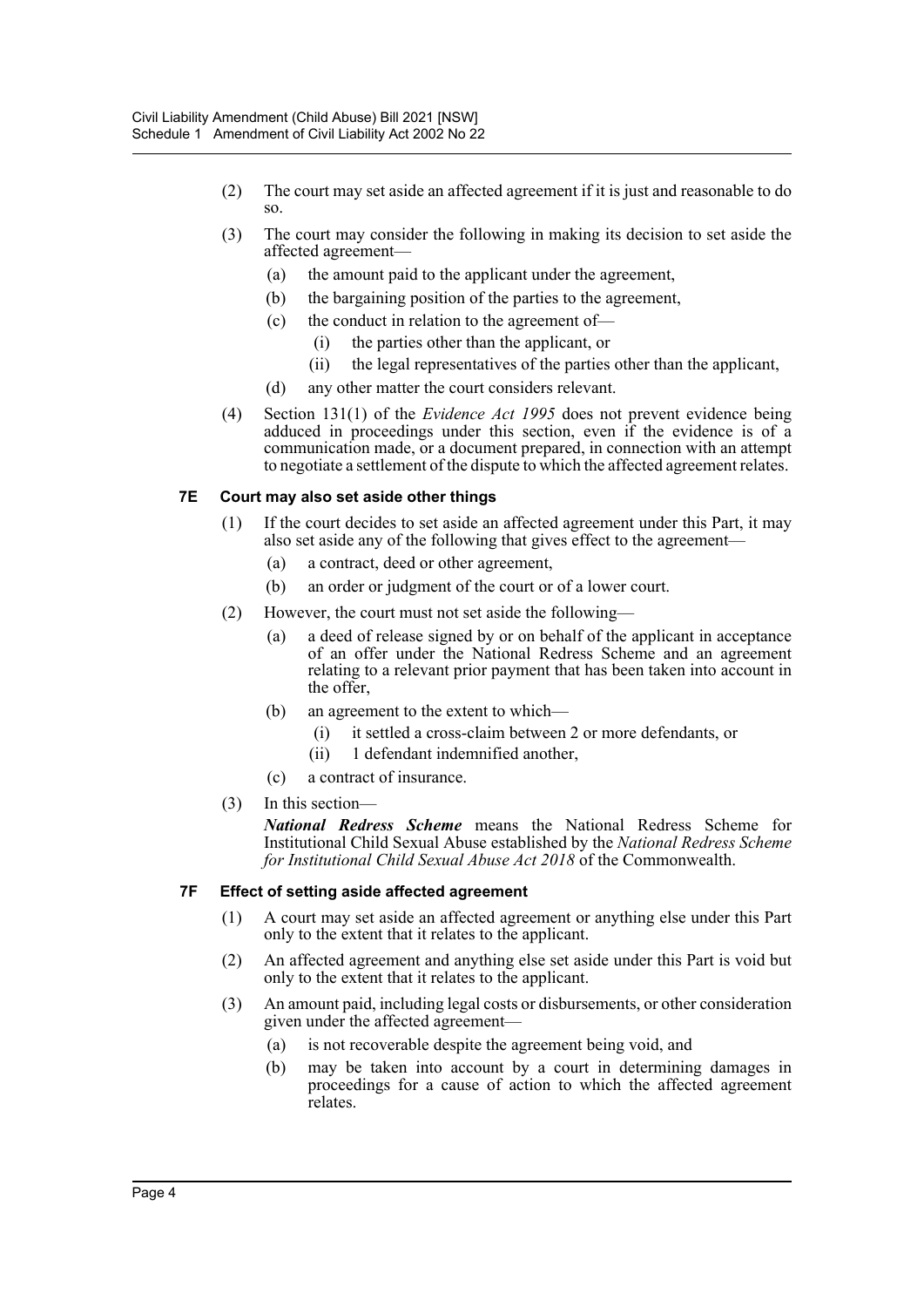#### **[3] Section 26B Application of Part**

Insert after section 26B(2)—

(2A) This Part does not apply to, and is taken never to have applied to, an injury arising from child abuse.

#### **[4] Section 26B(6)**

Insert after section 26B(5)—

(6) In this section—

*child* means a person under the age of 18 years.

*child abuse*, of a child, means sexual abuse or physical abuse of the child but does not include an act that is lawful at the time it takes place.

#### **[5] Schedule 1 Savings and transitional provisions**

Insert at the end of the Schedule, with appropriate Part and clause numbering—

### **Part Provisions consequent on enactment of Civil Liability Amendment (Child Abuse) Act 2021**

#### **Pre-existing judgments and settlements to which Part 2A applied**

- (1) This clause applies to a cause of action against a protected defendant for child abuse of a person who at the time of the child abuse was an offender in custody.
- (2) The person may commence proceedings on the cause of action in a court with sufficient jurisdiction to hear the cause of action despite any earlier judgement or settlement given or made before the commencement of section  $26B(2A)$ .
- (3) The action may be brought as if the earlier judgment or settlement, including related proceedings, had not occurred.
- (4) The court hearing the action may, if it decides that it is just and reasonable to do so, do any or all of the following—
	- (a) set aside the earlier judgment or settlement,
	- (b) take into account any amounts paid or payable by way of damages under an earlier judgment or settlement,
	- (c) take into account any amounts paid or payable by way of costs in the related proceedings.
- (5) The Supreme Court may, on application, exercise the power to set aside a judgment under subclause  $(4)(a)$  even though it is not hearing the action.
- (6) A court, other than the Supreme Court, may not, under this clause, set aside a judgment of any other court.